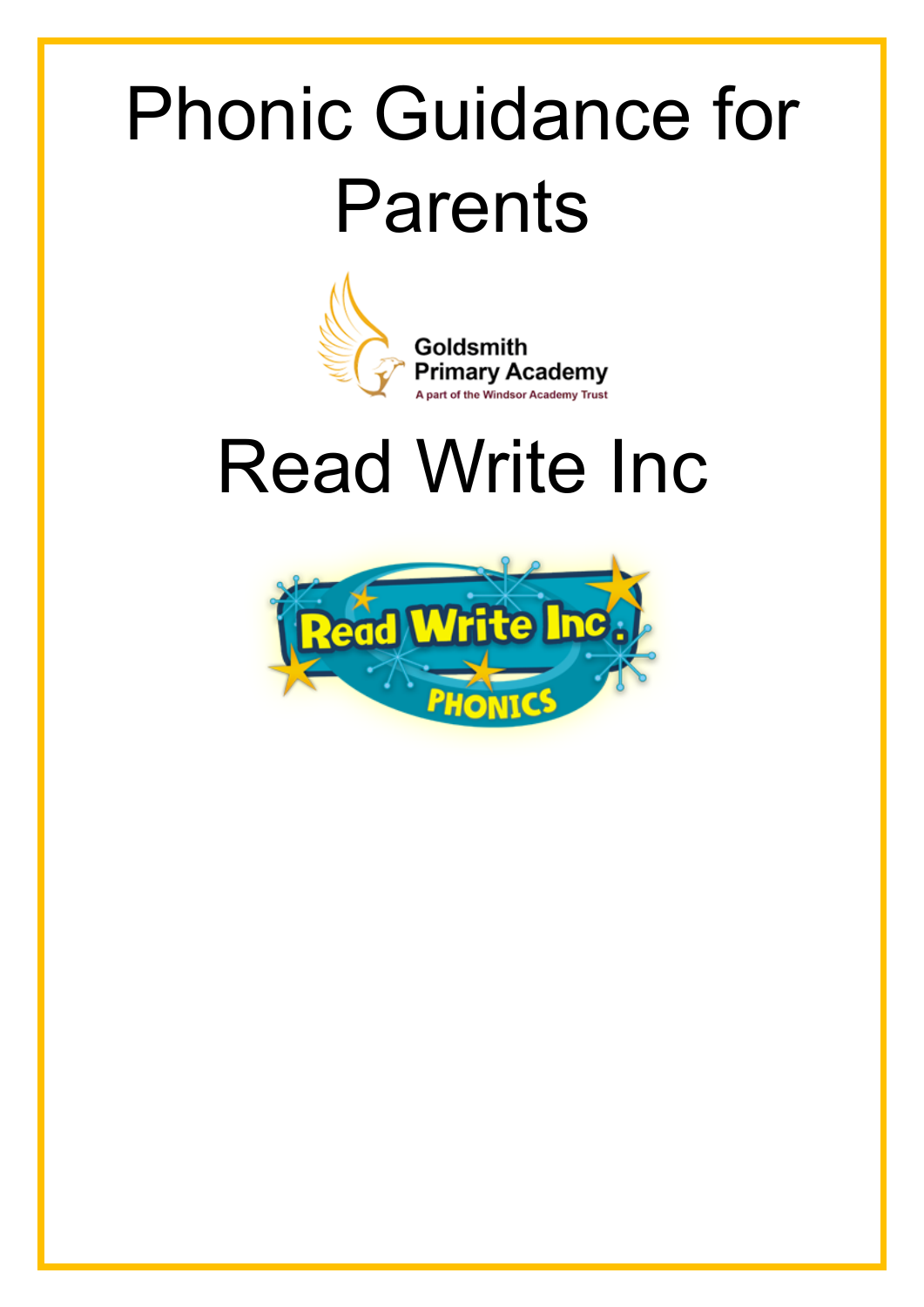#### **What is the purpose of this handbook?**

\* To inform parents of how reading is taught at Goldsmith Primary Academy.

\* To provide parents with information on the RWInc programme which will be reiterated at the Phonics meeting for parents of children in Nursery, Reception and Year 1.

\* To give parents helpful advice to help your child to read in the early stages.

# **What is Read Write Inc?**

Read Write Inc is a phonics based programme, developed by Ruth Miskin, which helps children learn to read whilst also develop a wide range of vocabulary and encourage a love of reading.

## **Who is Read Write Inc for?**

The Read Write Inc programme is for primary school children learning to read. Children begin the programme in Reception and will remain on it until they are reading fluently. Our aim is for most children to be off the scheme by the end of Year 2, however some children will remain on the scheme in Year3 and 4 if necessary.

## **Reception Expectations**

By the end of Reception we expect that the majority of children can read the sounds in Set 1 and Set2. Nursery children begin working on set 1. The children should also be able to begin to apply blending and decoding skills when reading an unfamiliar text. In addition, we expect letter formation to be correctly orientated by the end of Reception and they should make phonetically plausible spelling attempts.

#### **On Entry to Year 1**

The children will continue to have a daily phonics session and the children are grouped according to their phonic ability. Children will be expected to form letters correctly and to independently write a simple sentence, using finger spaces between words. They will be spelling phonetically regular words of more than one syllable as well as many irregular high frequency words.

## **Organisation**

The children are taught in developmental stages according to their needs and begin by learning the Set 1 Sounds.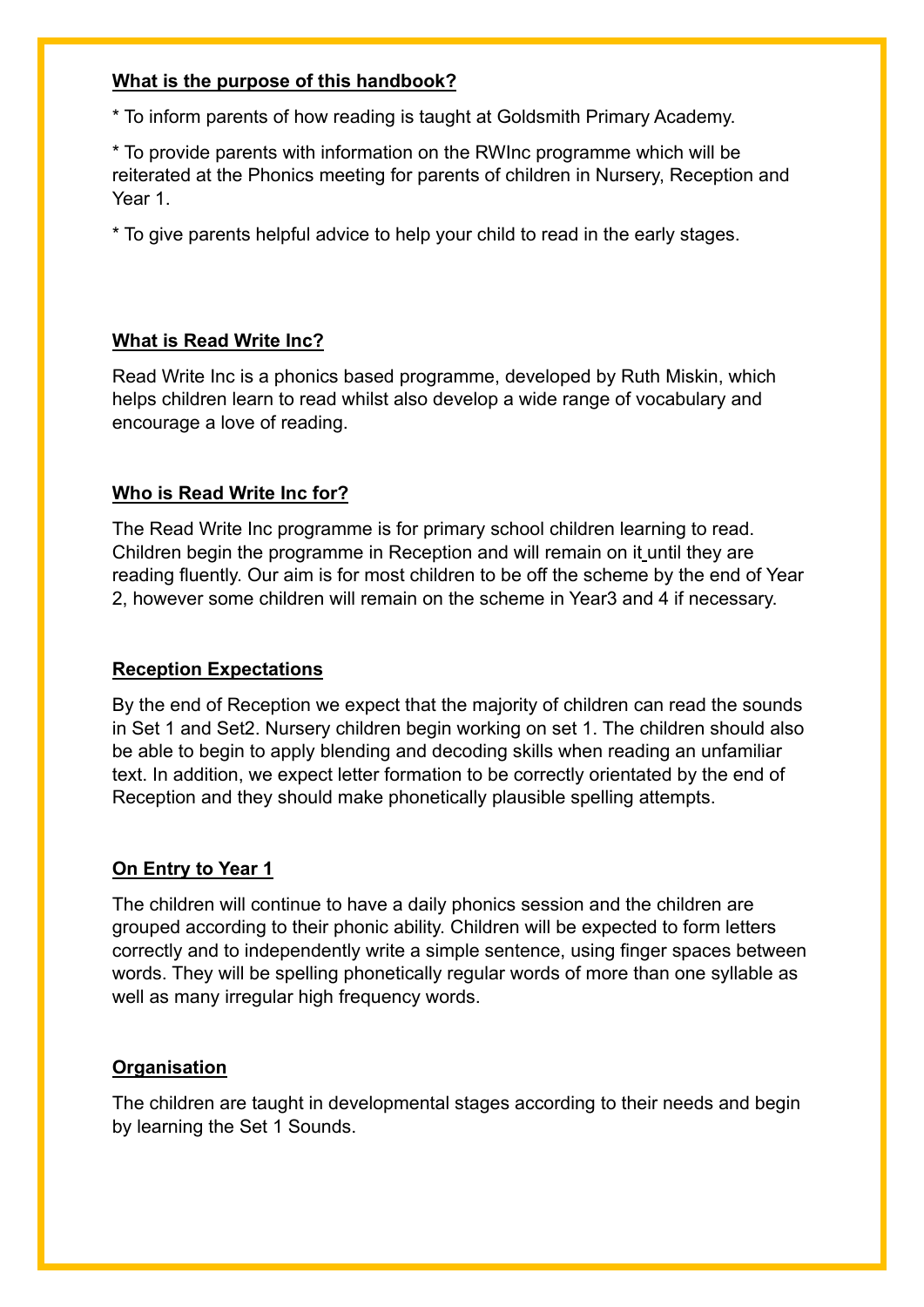## **What does RWInc teaching process look like at Goldsmith?**

Children are first taught the pure Set 1 sounds so that they will be able to blend the sounds in words more easily. In school we call this 'Fred talk'. We do not use letter names at this stage; we simply focus on the sounds that are used to sound out words. To view correct pronunciation of sounds see the link below:

www.youtube.com/watch?v=5J2Ddf\_0Om8

At this stage, your children are not only taught the 'sound' the letter makes but also how to form the letter, using a rhyme and picture prompt.



When using these sounds to sound out words in 'Fred talk' we do so like this:

m-a-t (mat) c-a-t (cat) f-r-o-g (frog)

## **Set 1 Sounds**

**Consonants: stretchy**

| m | <u>  n</u> |  | $\mathbf v$ | $ \sh $ | $\ $ th $\ $ | <b>ng</b> |
|---|------------|--|-------------|---------|--------------|-----------|
|   |            |  |             |         |              | <b>nk</b> |

## **Consonants: bouncy**

| $\overline{\mathbf{b}}$ | $\overline{\texttt{c}}$ $\overline{\texttt{d}}$ . | <b>Vg</b> | <u>ч Г.</u> | <u> 12 </u> |  |  | <u>ch</u> |
|-------------------------|---------------------------------------------------|-----------|-------------|-------------|--|--|-----------|
|                         | ≃                                                 |           |             |             |  |  |           |

#### **Vowels: bouncy**

| <b>l</b> a |  |  |  |  |
|------------|--|--|--|--|
|------------|--|--|--|--|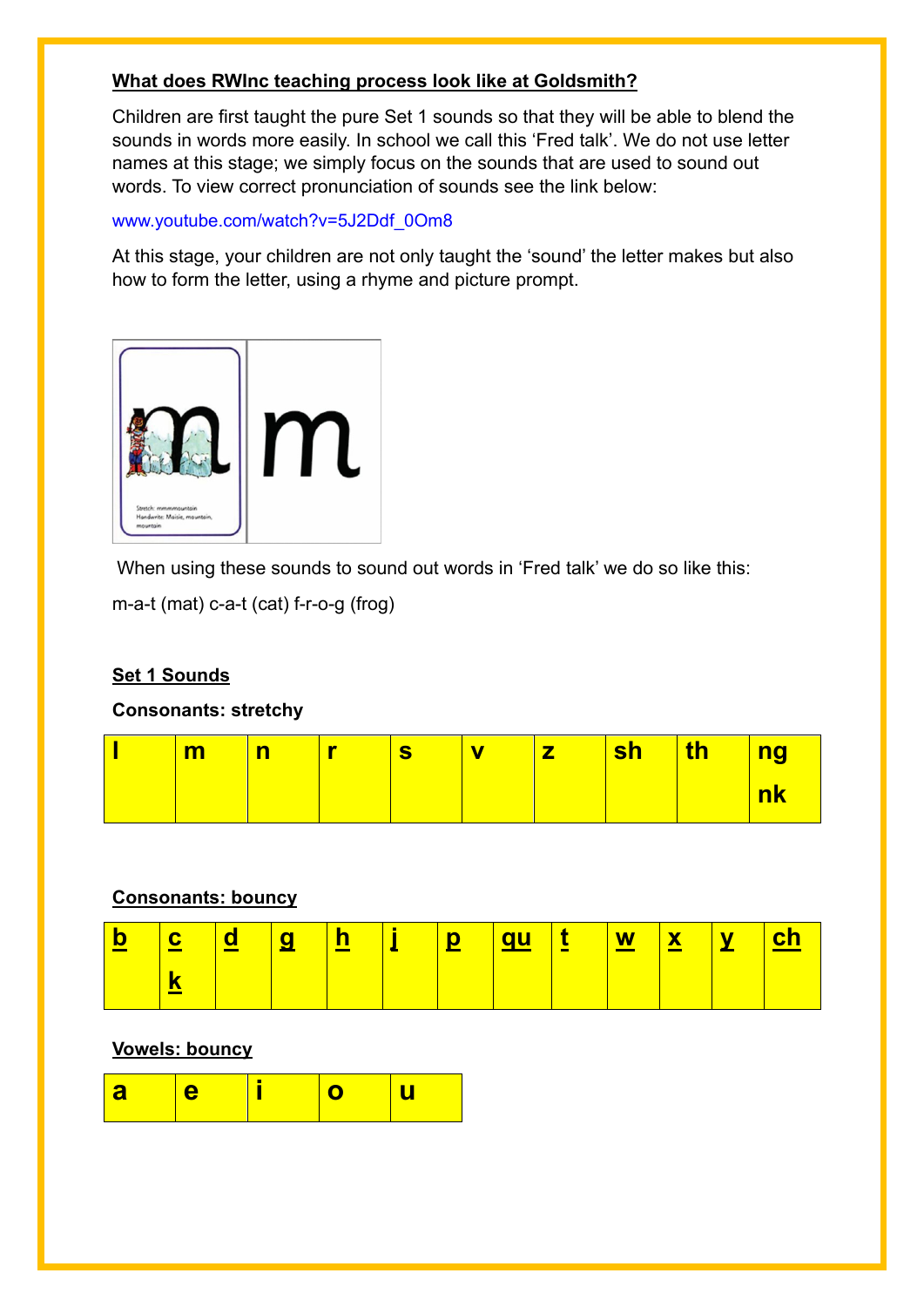Once your child knows all their Set 1 sounds and is able to read words using Fred talk they will then move onto 'Set 2 sounds'.



Each set 2 sound has a rhyme to accompany it when the sound it taught. For example the word 'play' cannot be sounded out as p-l-a-y. The word contains the 'ay' sound so will be sounded out as 'p-l-ay'. Other examples for this sound include: m-ay (may) t-r-ay (tray) S-u-n-d-ay (Sunday).



An example of a set 2 sound card for 'ow' as in 'blow the snow'.

## **Set 3 sounds**

Your child may be exposed to Set 3 sounds but they will continue to revise and consolidate their knowledge and application of Set 2 sounds in their writing activities. The majority of children will focus on Set 3 sounds as they enter Year 1.

|    |                       | $\overline{\mathbf{m}}$ |                              | $\mathbf{s}$ | $\overline{\mathbf{V}}$ | $\mathbf{Z}$ | <u>sh</u> | th | <u>ng</u><br><b>nk</b> |
|----|-----------------------|-------------------------|------------------------------|--------------|-------------------------|--------------|-----------|----|------------------------|
| ff | $\mathbf{\mathbf{H}}$ |                         | $mm \mid nn \mid rr \mid ss$ |              | $\mathsf{v}\mathsf{e}$  | <b>ZZ</b>    | <b>ti</b> |    |                        |
| ph | $ $ le                | $\vert$ mb $\vert$ kn   | $\overline{\mathsf{w}}$ r    | $ $ se       |                         | <b>S</b>     | ci        |    |                        |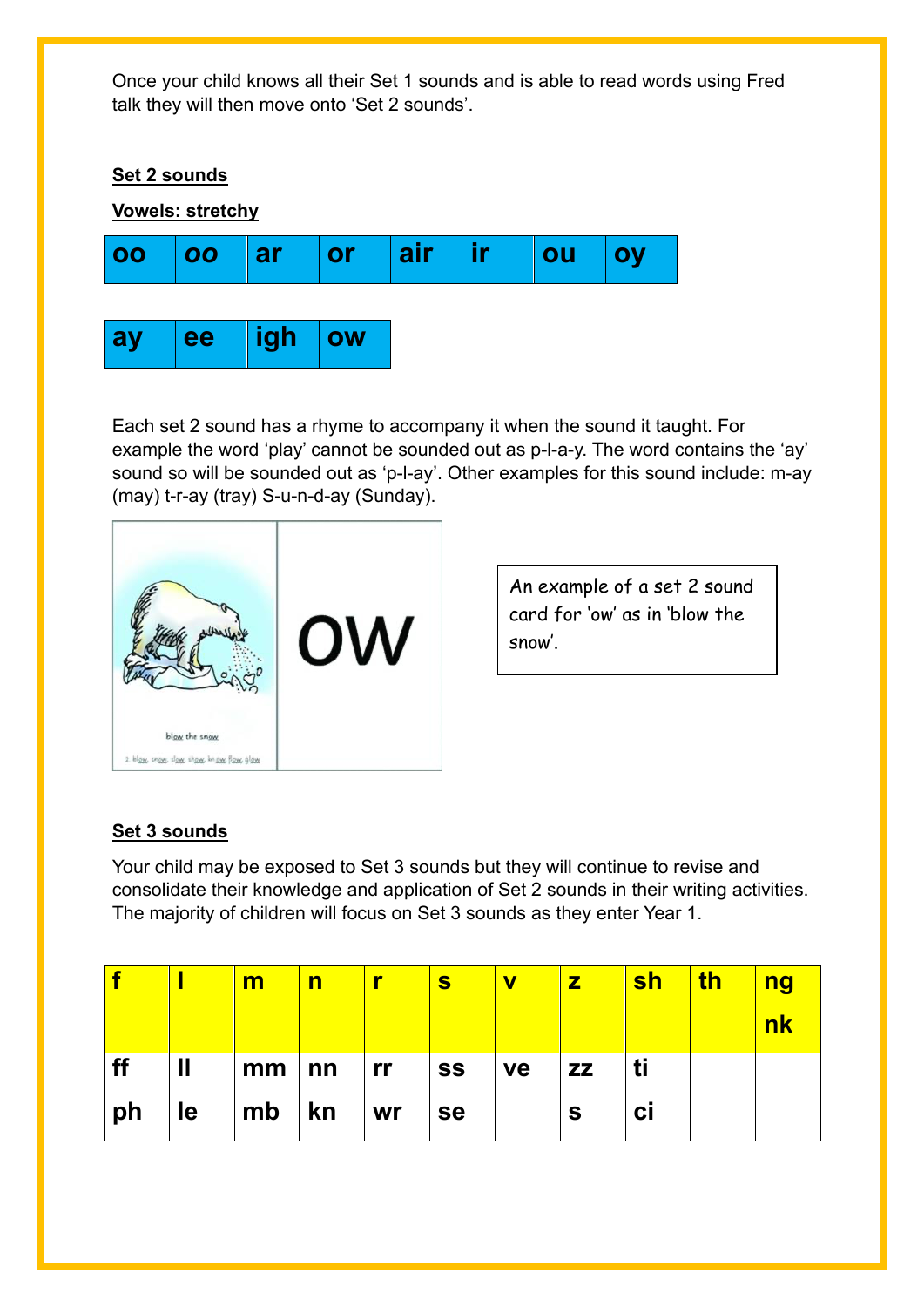|  |  | ce |  |  |  |
|--|--|----|--|--|--|

| b  | $\mathbf c$   | $\mathbf d$ | $\boldsymbol{g}$ | $\overline{\mathsf{h}}$ |                  | p  | qu | t  | $\overline{\mathsf{W}}$ | $\boldsymbol{\mathsf{x}}$ | $\mathbf y$ | <u>ch</u> |
|----|---------------|-------------|------------------|-------------------------|------------------|----|----|----|-------------------------|---------------------------|-------------|-----------|
|    | k             |             |                  |                         |                  |    |    |    |                         |                           |             |           |
| bb | $c\mathbf{k}$ | dd          | <b>gg</b>        |                         | $\boldsymbol{g}$ | pp |    | tt | wh                      |                           |             | tch       |
|    | ch            |             |                  |                         | ge               |    |    |    |                         |                           |             |           |
|    |               |             |                  |                         | dge              |    |    |    |                         |                           |             |           |

| a | e  | $\mathbf o$ | ็น | ay    | ee          | igh | <b>OW</b> | SET <sub>1</sub><br><b>Sounds</b> |
|---|----|-------------|----|-------|-------------|-----|-----------|-----------------------------------|
|   | ea |             |    | $a-e$ | $\mathbf y$ | i-e | $o-e$     | Set 2                             |
|   |    |             |    | ai    | ea          | ie  | oa        | <b>Sounds</b>                     |
|   |    |             |    |       | e           |     | O         | Set 3<br><b>Sounds</b>            |

| 00    | 00 | <b>ar</b> | or  | air | ir        | ou        | <b>oy</b> | ire | ear | ure |
|-------|----|-----------|-----|-----|-----------|-----------|-----------|-----|-----|-----|
| $u-e$ |    |           | oor | are | <b>ur</b> | <b>OW</b> | oi        |     |     |     |
| ue    |    |           | ore |     | er        |           |           |     |     |     |
| ew    |    |           | aw  |     |           |           |           |     |     |     |
|       |    |           | au  |     |           |           |           |     |     |     |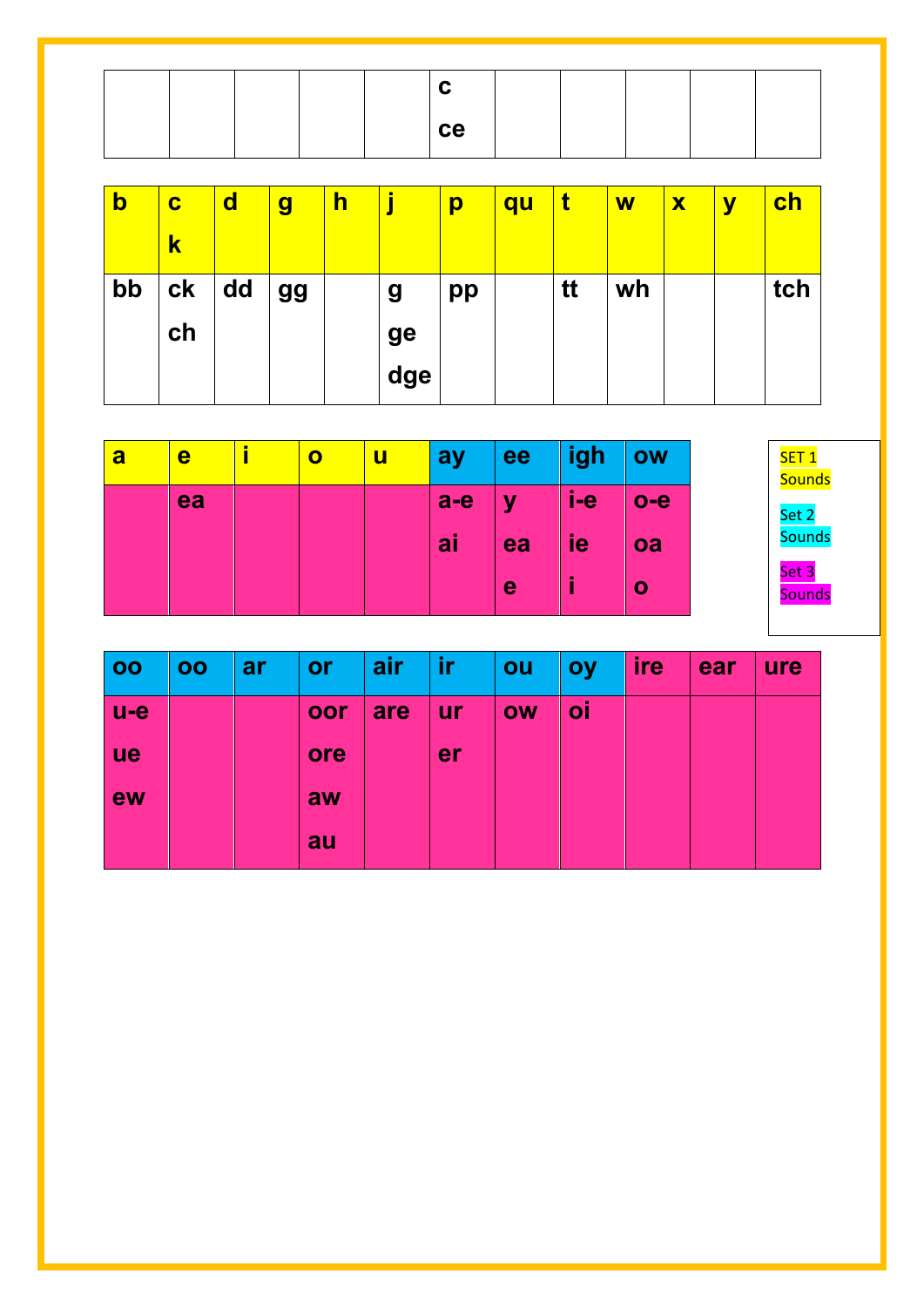

An example of a set 3 sound card for 'a-e' as in 'make a cake'.

## **Tricky words**

Tricky words, which are called 'Red words' in Read Write Inc books, are words that are unable to be sounded out and so are irregular or sometimes known as common exception words. Children simply have to learn to recognise, read and spell these words as they cannot be sounded out using any phonic strategy.

Examples of Tricky words:

|         | the   | my   | you   |
|---------|-------|------|-------|
| said    | your  | Οt   | no    |
| what    | were  | some | there |
| brother | their | many | does  |

## **Reading**

The children will learn 44 sounds and the corresponding letter/letter groups using simple picture prompts. They will begin to learn to read words using sound blending called 'Fred talk'. The children will take home reading books and on a weekly basis these books will be changed.

The school reading scheme is organised using a 'banding' system. Some of our books are older than others and have an old 'level' system on the back of the book. This is to be *ignored* because the books are now grouped according to challenge, vocabulary and phonic content and they are given a coloured label on the spine of the book.

We encourage parents to read all kinds of texts, packets, signs, comics, labels etc. During a reading activity it is important to ask questions about the story, which checks your child's comprehension and deepens their understanding of the books they read. Encourage them to re tell the story and discuss the characters, can they